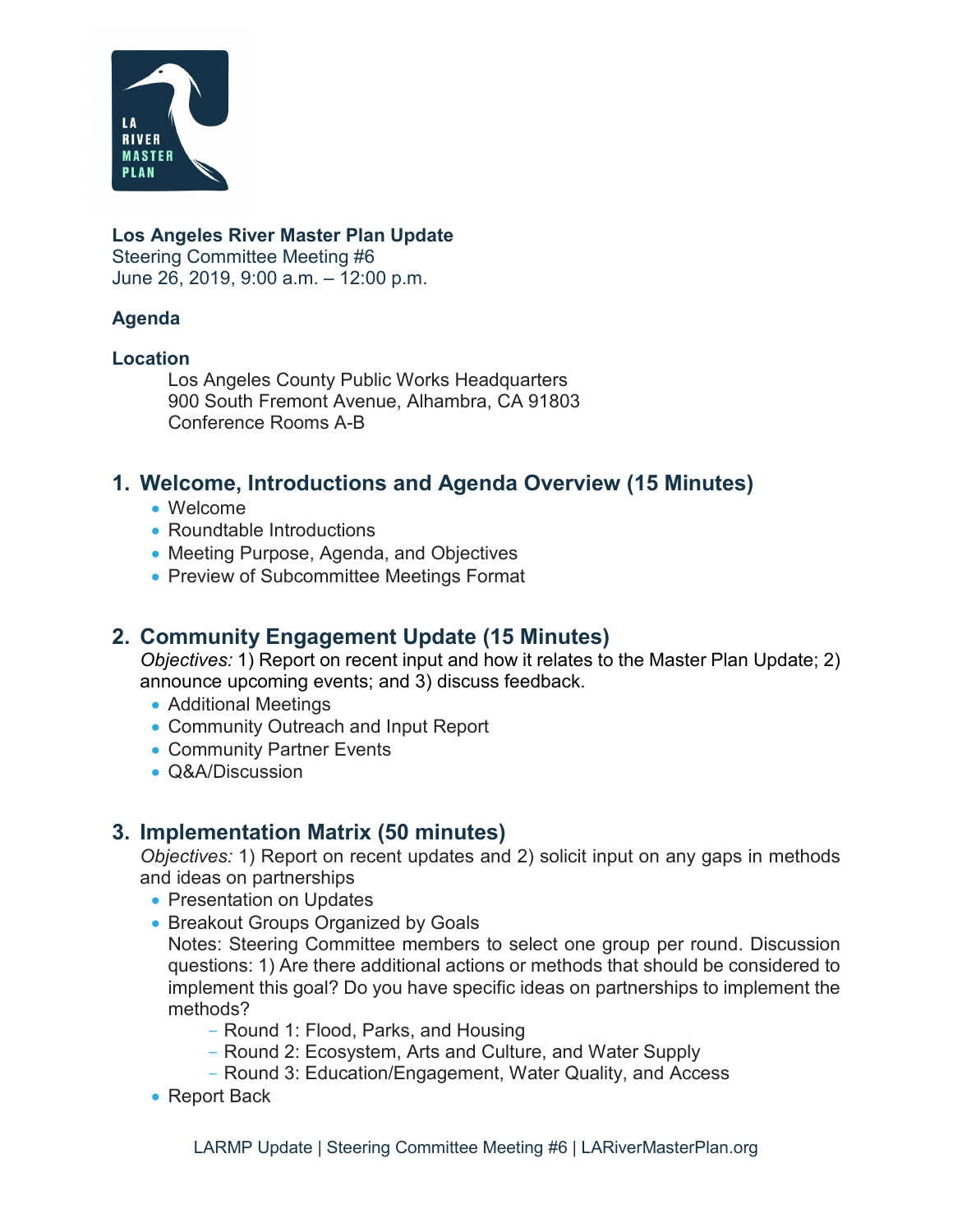

# **4. Needs and Opportunities (20 minutes)**

*Objective:* Provide a brief summary on updates to the needs and opportunities analysis.

- Review Needs Categories "Fact Sheet"
- Review Needs Categories with Updates
- Q&A/Discussion

### **5. Site Selection (35 minutes)**

*Objectives:* 1) Provide update on site selection process, 2) discuss questions about methodology, and 3) identify discussion topics for Subcommittee meeting.

- Update on Site Locations and Project Impact Methodology
- Q&A/Discussion

### **6. Design Guidelines (20 minutes)**

*Objective:* Provide a brief summary on progress for the design guidelines.

- Table of Contents Review
- Progress Update
- Q&A/Discussion

## **7. Public Comment (15 Minutes)**

- Verbal Comments
	- Speakers to be called in order of speaker cards submittal; All are welcome and encouraged to provide input, with or without filling out a card
	- Up to 15 minutes total for the Public Comment item
	- Total time per person will depend on number of speakers
- Comment Cards
- Email Comments Anytime to [LARiver@dpw.lacounty.gov](mailto:LARiver@dpw.lacounty.gov)

## **8. Wrap Up (5 Minutes)**

- Next Steering Committee Meeting
	- Steering Committee Meeting #6 Wednesday, September 25, 2019
- September Agenda Overview
- Upcoming Outreach Events
	- Community Meetings
		- October 15, 2019
		- October 17, 2019
	- Community Partner Events

LARMP Update | Steering Committee Meeting #6 | LARiverMasterPlan.org